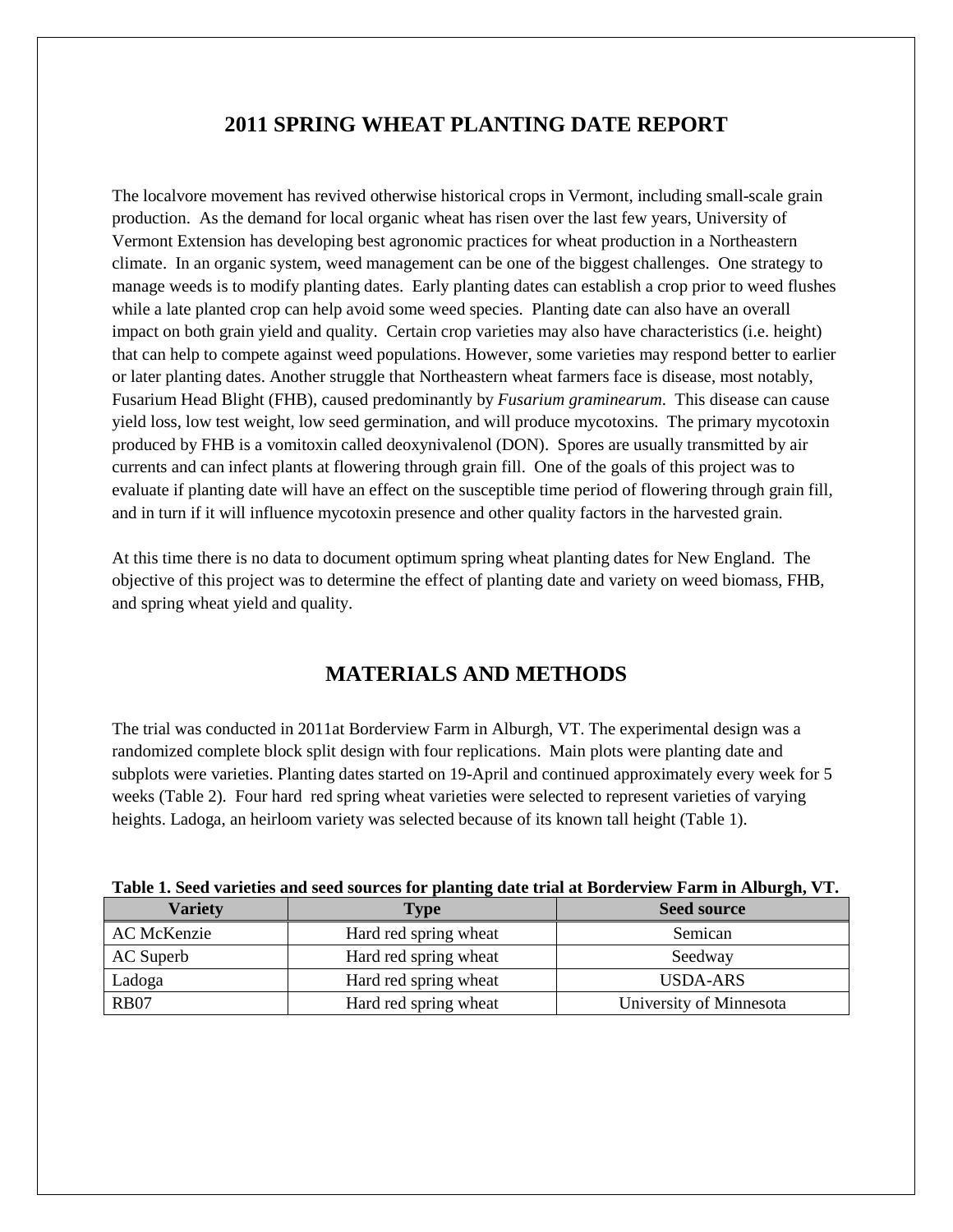| <b>Planting date</b> | <b>Harvest date</b> |
|----------------------|---------------------|
| 19-April             | 5-August            |
| $25$ -April          | 5-August            |
| $2-May$              | 12-August           |
| $10$ -May            | 12-August           |
| $19-May$             | 17-August           |

**Table 2. Spring wheat planting and harvest dates at Borderview Farm in Alburgh, VT.**

The soil type at the project site was a Benson rocky silt loam. The seedbed was prepared by fall plow, followed by spring disk and spike-tooth harrow. All plots were managed with practices similar to those used by producers in the surrounding areas (Table 3). Two tons/acre of Giroux poultry manure (2-3-2) was fall applied. The previous crop was spring oats and barley. Plots were seeded at  $125$  lbs acre<sup>-1</sup> in 6" rows with a Kincaid Cone Seeder.

| <b>Trial information</b> | <b>Borderview Farm</b>                         |  |
|--------------------------|------------------------------------------------|--|
|                          | Alburgh, VT                                    |  |
| Soil type                | Benson rocky silt loam                         |  |
| Previous crop            | Spring oats and barley                         |  |
| Row spacing              | 6"                                             |  |
| Seeding rate             | $125$ lbs/ac                                   |  |
| Replicates               | 4                                              |  |
| Fertilizer               | 2 tons/ac Giroux poultry manure (2-3-2)        |  |
| Harvest area             | $5'$ x 20'                                     |  |
| Tillage operations       | Fall plow, spring disk, & spike-toothed harrow |  |

**Table 3. Spring wheat planting date trial specifics in Alburgh, VT.**

On June 22, 2011, percent cover was evaluated using the IMAGING Crop Response Analyzer a computer analytical program. This strategy was implemented to determine weed biomass of each treatment. From a  $0.30$  m<sup>2</sup> subplot, a photo was taken of the stand as-is, with both weeds and wheat, and another photo of the exact same location was taken with the weeds removed. Both photos were evaluated for percent cover using the IMAGING Crop Response Analyser [\(www.imaging-crops.dk\)](http://www.imaging-crops.dk/) developed by University of Copenhagen. When wheat was in the soft dough stage, spikes in a  $1.08 \text{ ft}^2$  were counted. Heights were also recorded for each plot at the soft dough stage. The first two planting dates were harvested on August 5, 2011, the third and fourth planting dates were harvested on August 12, 2011, and the last planting date was harvested on August 17, 2011 (Table 2). All plots were harvested with an Almaco SPC50 small plot combine. At harvest grain moisture, test weight, and yield were determined.

Following harvest, seed was cleaned with a small Clipper cleaner. A one pound subsample was collected to determine quality. Quality measurements included standard testing parameters used by commercial mills. Harvest moisture was determined for each plot using a Dickey-john M20P. Test weight was measured using a Berckes Test Weight Scale, which weighs a known volume of grain. Subsamples were ground into flour using the Perten LM3100 Laboratory Mill, and were evaluated for protein content, falling number, and mycotoxin levels. Grains were analyzed for protein content using the Perten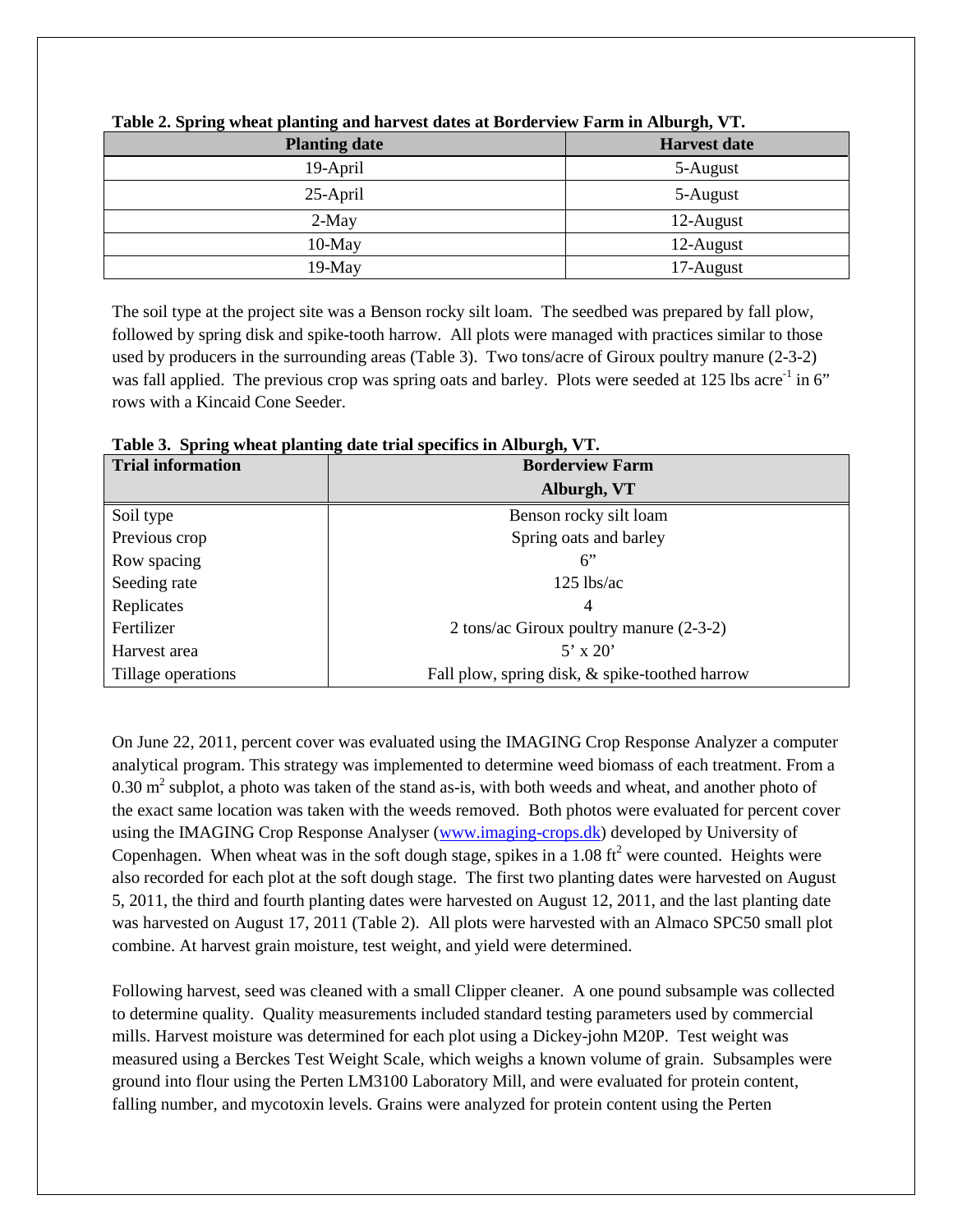Inframatic 8600 Flour Analyzer. Falling number was determined using the AACC Method 56-81B, AACC Intl., 2000 on a Perten FN 1500 Falling Number Machine. Deoxynivalenol (DON) analysis was performed using Veratox DON 5/5 Quantitative test from the NEOGEN Corp. This test has a detection range of 0.5 to 5 ppm.

Data was analyzed using mixed model analysis using the mixed procedure of SAS (SAS Institute, 1999). Replications were treated as random effects, and treatments were treated as fixed. Mean comparisons were made using the Least Significant Difference (LSD) procedure when the F-test was considered significant ( $p<0.10$ ).

Variations in yield and quality can occur because of variations in genetics, soil, weather, and other growing conditions. Statistical analysis makes it possible to determine whether a difference among hybrids is real or whether it might have occurred due to other variations in the field. At the bottom of each table a LSD value is presented for each variable (i.e. yield). Least Significant Differences (LSD's) at the 0.10 level of significance are shown. Where the difference between two treatments within a column is equal to or greater than the LSD value at the bottom of the column, you can be sure that for 9 out of 10 times, there is a real difference between the two treatments. Treatments that were not significantly lower in performance than the highest hybrid in a particular column are indicated with an asterisk. In the example below, hybrid C is significantly different from hybrid A but not from hybrid B. The difference between C and B is equal to 1.5, which is less than the LSD value of 2.0. This means that these hybrids did not differ in yield. The difference between C and A is equal to 3.0 which is greater than the LSD value of 2.0. This means that the yields of these hybrids were significantly different from one another. The asterisk indicates that hybrid B was not significantly lower than the top yielding hybrid C, indicated in bold.

| <b>Hybrid</b> | Yield  |
|---------------|--------|
| A             | 6.0    |
| B             | $7.5*$ |
| C             | $9.0*$ |
| LSD           | 2.0    |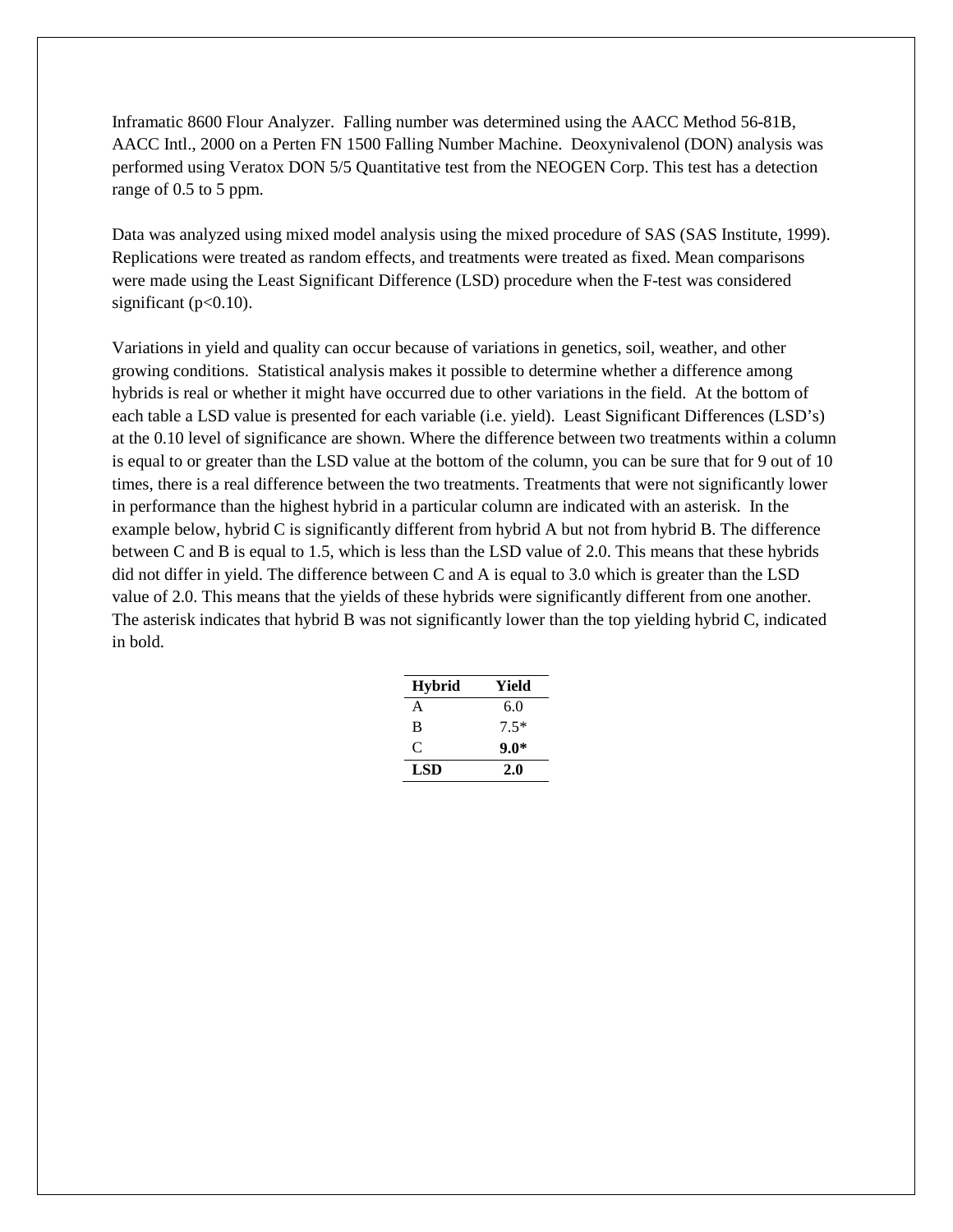## **RESULTS**

April and May brought excessive rainfall and floods throughout Vermont, saturating many fields and delaying planting on many farms (Table 4). Weather data is based on National Weather Service data from a cooperative observer station in South Hero, VT, which is in close proximity to the trial. Growing degree days (GDDs) are calculated with a base temperature of 32°F. Historical averages are for 30 years of data (1971-2000).

| Table 4. Data II um a weather station in close proximity to Alburgh, V T. |       |         |         |             |               |
|---------------------------------------------------------------------------|-------|---------|---------|-------------|---------------|
|                                                                           | April | May     | June    | <b>July</b> | <b>August</b> |
| Average Temperature (°F)                                                  | 46.6  | 58.7    | 67.1    | 74.4        | $70.4*$       |
| Departure from Normal                                                     | 3.1   | 2.1     | 1.3     | 3.3         | 1.6           |
|                                                                           |       |         |         |             |               |
| Precipitation (inches)                                                    | 7.88* | $8.67*$ | $3.52*$ | $3.68*$     | 10.23         |
| Departure from Normal                                                     | 5.00  | 5.35    | 0.09    | $-0.29$     | 6.38          |
|                                                                           |       |         |         |             |               |
| Growing Degree Days                                                       | 465   | 826     | 1088    | 1314        | 1121          |
| Departure from Normal                                                     | 120   | 63.6    | 74.1    | 104         | $-26.3$       |

| Table 4. Data from a weather station in close proximity to Alburgh, VT. |  |
|-------------------------------------------------------------------------|--|
|-------------------------------------------------------------------------|--|

\*Due to missing data from the South Hero station, precipitation from April to July 2011, and average temperature for August 2011 are taken from an observer station in Burlington, VT.

**Table 5. Height and spikes per square foot by hard red spring wheat variety across planting date in Alburgh, VT.**

| Variety            | Height | <b>Spikes</b>  |
|--------------------|--------|----------------|
|                    | cm     | spikes/ $ft^2$ |
| <b>AC</b> McKenzie | 88.4   | 39.2           |
| <b>AC</b> Superb   | 80.9   | 37.1           |
| Ladoga             | 107*   | 38.1           |
| <b>RB07</b>        | 70.0   | 40.1           |
| LSD(0.10)          | 3.4    | <b>NS</b>      |
| Means              | 86.5   | 38.6           |

**Table 6. Height and spikes per square foot by planting date across all hard red spring wheat varieties in Alburgh, VT.**

| Planting date | Height  | <b>Spikes</b>  |
|---------------|---------|----------------|
|               | cm      | spikes/ $ft^2$ |
| 19-Apr-11     | $92.1*$ | 39.9           |
| 25-Apr-11     | 88.7*   | 37.2           |
| $2-May-11$    | 87.3    | 40.7           |
| 10-May-11     | 85.5    | 37.5           |
| 19-May-11     | 78.6    | 37.9           |
| LSD(0.10)     | 3.8     | <b>NS</b>      |
| Means         | 86.5    | 38.6           |

\*Treatments that did not perform significantly lower than the top performing treatment in a particular column is indicated with an asterisk.

NS - None of the varieties were significantly different from one another.

Ladoga was significantly taller than all other varieties and RB07 significantly shorter than all other varieties (Table 5). Earlier planting dates resulted in taller plants than planting dates delayed into the month of May (Table 6). There was no statistical significance determined between planting date or variety and the number of spikes per square foot. The fourth planting date, May  $10<sup>th</sup>$ , had the lowest percent weed cover, statistically similar to the first and third planting dates, April  $19<sup>th</sup>$  and May  $2<sup>nd</sup>$ . The highest weed cover was observed at the last planting date of May  $19<sup>th</sup>$ . Varieties did not differ in weed cover across all the planting dates (Table 8).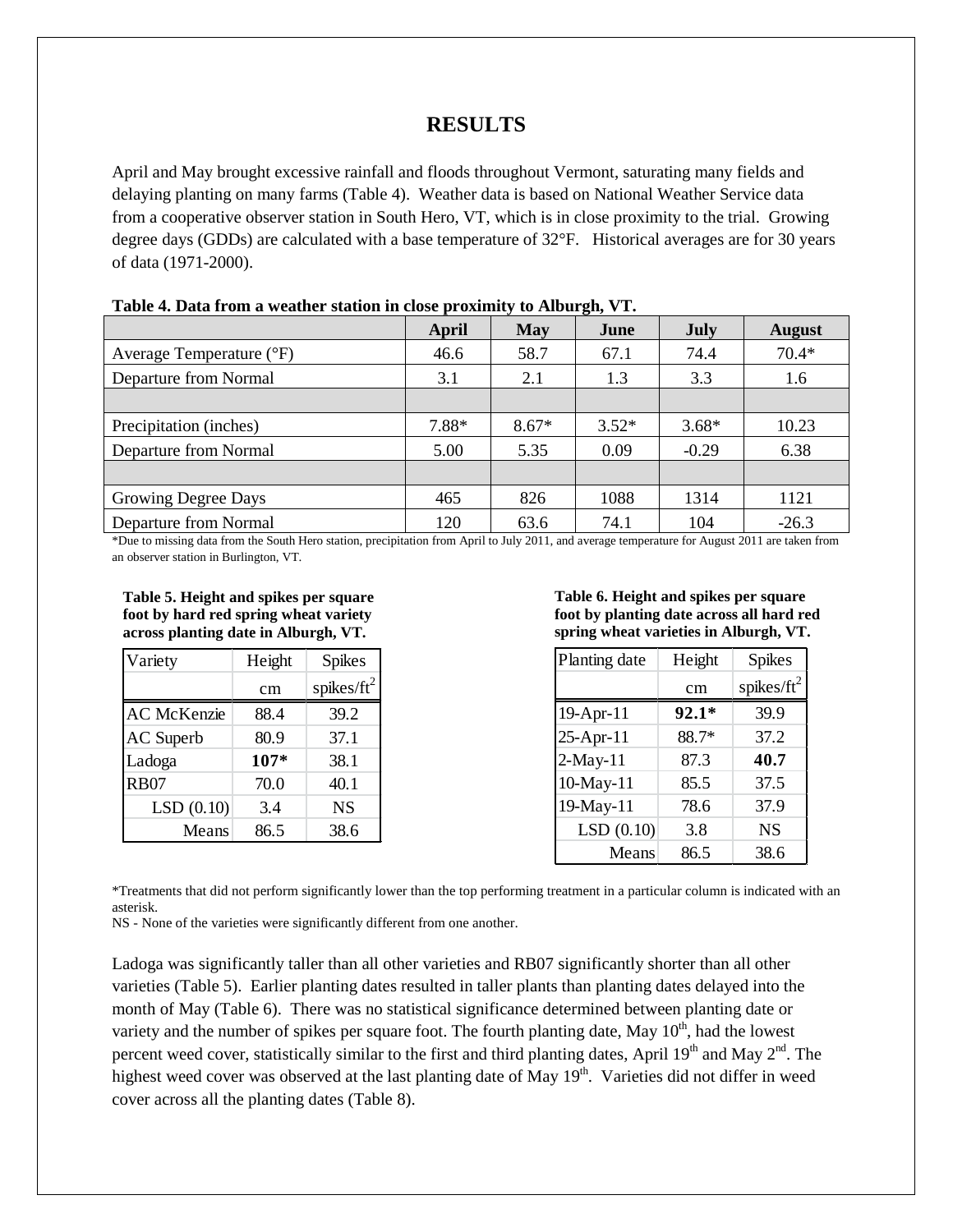| Table 7. The effect of planting date on weed cover |
|----------------------------------------------------|
| in hard red spring wheat in Alburgh, VT.           |

25-Apr-11 9.80 2-May-11 7.30\* 10-May-11 **3.80\*** 19-May-11 13.5

| in hard red spring wheat in Alburgh, VT. | Variety on weed o |        |
|------------------------------------------|-------------------|--------|
| <b>Planting Date</b>                     | Weed cover        | Variet |
|                                          | $\frac{0}{0}$     |        |
| $19$ -Apr- $11$                          | 7.00*             |        |

#### Table 8. The effect of hard red spring wheat **in hard red spring wheat in Alburgh, VT. Variety on weed cover in Alburgh, VT.**

| Variety            | Weed cover |
|--------------------|------------|
|                    |            |
|                    | $\%$       |
| AC Superb          | 8.9        |
| Ladoga             | 6.8        |
| <b>AC</b> McKenzie | 8.5        |
| <b>RB07</b>        | 8.9        |
| LSD(0.10)          | <b>NS</b>  |
| Means              | 8.3        |

\*Treatments that did not perform significantly lower than the top performing treatment in a particular column is indicated with an asterisk.

NS - None of the varieties were significantly different from one another.

LSD (0.10) 3.50 Means 8.30

April planting dates resulted in the highest spring wheat yields (Table 9; Figure 1). The wheat yields and test weight declined as planting date was delayed into late May. Protein levels were highest in the late May planting date. This may be a reflection of the really low yields. Falling number at all planting dates met the milling standard. There was a decline as planting dates were delayed. DON levels were below the FDA 1ppm threshold at all dates.

|              |  |  | Table 9. Yield and quality characteristics by planting date across all hard red spring wheat varieties in |  |
|--------------|--|--|-----------------------------------------------------------------------------------------------------------|--|
| Alburgh, VT. |  |  |                                                                                                           |  |
|              |  |  |                                                                                                           |  |

| $\bullet$<br>Planting<br>date | Harvest<br>date | Harvest<br>moisture | Yield at<br>13.5%<br>moisture | Test<br>weight | Crude<br>protein at<br>12%<br>moisture | Falling<br>number<br>at 14%<br>moisture | <b>DON</b> |
|-------------------------------|-----------------|---------------------|-------------------------------|----------------|----------------------------------------|-----------------------------------------|------------|
|                               |                 | $\%$                | lbs/ac                        | lbs/bu         | $\%$                                   | seconds                                 | ppm        |
| $19$ -Apr-11                  | $5-Aug-11$      | 14.5                | 1170*                         | $57.6*$        | 13.8                                   | $410*$                                  | 1.01       |
| $25-Apr-11$                   | $5-Aug-11$      | 15.3                | 1070*                         | 56.9           | 13.6                                   | $416*$                                  | 0.74       |
| $2-May-11$                    | $12$ -Aug- $11$ | 13.6                | 961                           | 56.0           | 12.8                                   | $412*$                                  | $0.35*$    |
| $10$ -May- $11$               | $12$ -Aug- $11$ | 14.2                | 884                           | 56.2           | 13.5                                   | 409*                                    | $0.23*$    |
| $19-May-11$                   | $17$ -Aug- $11$ | $17.0*$             | 565                           | 51.9           | $14.7*$                                | 365                                     | 0.36       |
|                               | LSD(0.10)       | 0.7                 | 194                           | 0.7            | 0.3                                    | 15                                      | 0.12       |
|                               | Means           | 14.9                | 929                           | 55.7           | 13.6                                   | 402                                     | 0.54       |

\*Treatments that did not perform significantly lower than the top performing treatment in a particular column is indicated with an asterisk.

NS - None of the varieties were significantly different from one another.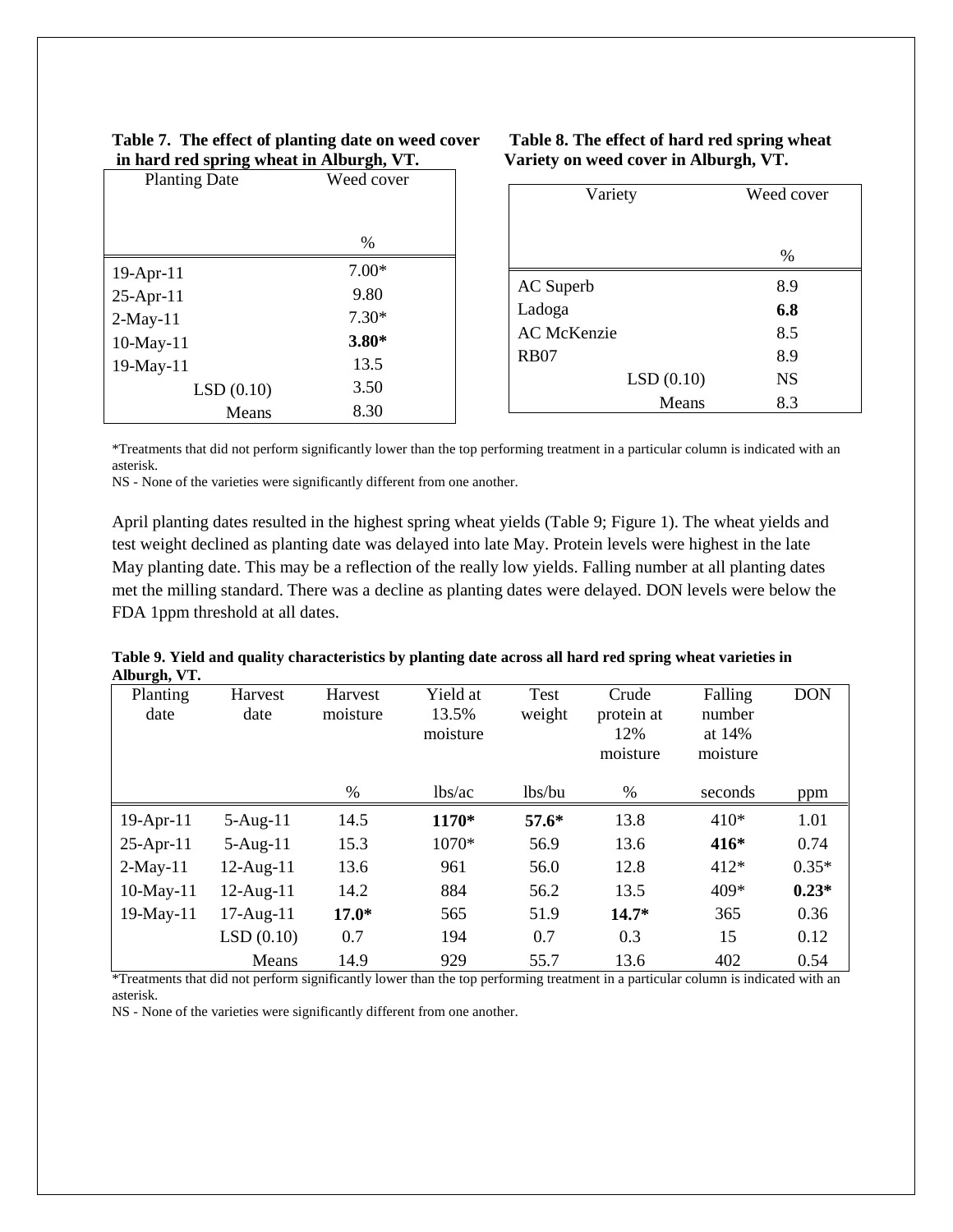

**Figure 1. Yield comparison between planting dates in 2011 across hard red spring wheat varieties in Alburgh, VT.**

AC Superb was the highest yielding variety (Table 10, Figure 2). AC McKenzie and RB07 had the highest test weight. Ladoga had significantly lower crude protein levels compared to the other three varieties, and the lowest level of DON, although all four varieties tested below the FDA limit. AC Superb and AC McKenzie had the highest falling numbers.

| лими ди, у т.      |                     |                               |                |                                        |                                      |            |
|--------------------|---------------------|-------------------------------|----------------|----------------------------------------|--------------------------------------|------------|
| Variety            | Harvest<br>moisture | Yield at<br>13.5%<br>moisture | Test<br>weight | Crude<br>protein at<br>12%<br>moisture | Falling number<br>at 14%<br>moisture | <b>DON</b> |
|                    | %                   | lbs/ac                        | lbs/bu         | $\%$                                   | seconds                              | ppm        |
| AC Superb          | $15.7*$             | 1110*                         | 55.8           | $14.0*$                                | $420*$                               | 0.93       |
| <b>AC</b> McKenzie | 14.3                | 882                           | $56.5*$        | 13.8*                                  | $416*$                               | 0.46       |
| <b>RB07</b>        | 14.6                | 873                           | $56.3*$        | 13.8*                                  | 377                                  | 0.51       |
| Ladoga             | 15.1                | 849                           | 54.4           | 12.9                                   | 397                                  | $0.26*$    |
| LSD(0.10)          | 0.6                 | 173                           | 0.6            | 0.3                                    | 14                                   | 0.11       |
| Means              | 14.9                | 929                           | 55.7           | 13.6                                   | 402                                  | 0.54       |

**Table 10. Yield and quality characteristics by hard red spring wheat variety across all planting dates in Alburgh, VT.**

\*Wheat that did not perform significantly lower than the top performing treatment in a particular column is indicated with an asterisk.

NS - None of the varieties were significantly different from one another.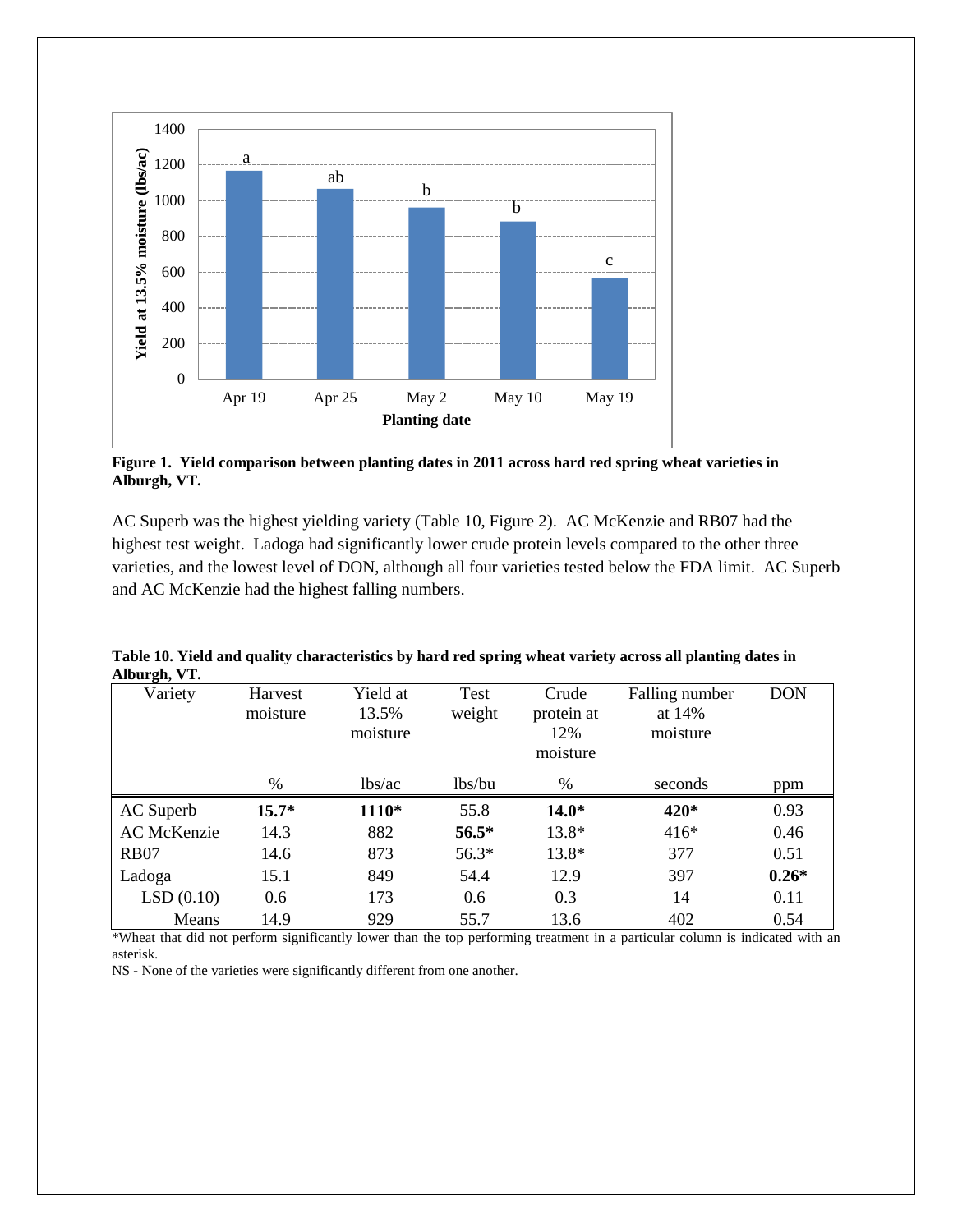

**Figure 2. Yield comparison between hard red spring wheat varieties across all planting dates in Alburgh, VT.**

### **DISCUSSION**

There were no interactions between planting date and variety indicating that varieties responded similarly across planting dates. Earlier planting dates produced taller wheat across all varieties. The shorter stands of wheat found in the later planted dates could be attributed to plants having a shorter growing period. Similar to other wheat planting date studies, this work indicates that wheat planted in April will result in higher yields. The last planting date, May 19<sup>th</sup>, had the highest evaluated weed pressure. The May 19<sup>th</sup> planting date also had the lowest yield and the highest harvest moisture. The high harvest moisture could be attributed to weed biomass hindering wheat dry-down. The last planting date also had the highest crude protein, despite the greatest weed pressure. Oftentimes a lower yield results in higher protein concentration. Higher protein in the latter planting date could also be due to the timing of nitrogen availability of the applied Giroux poultry manure. Overall, planting spring wheat in mid to late April will provide best chances of high yield and quality spring wheat.

# **ACKNOWLEDGEMENTS**

UVM Extension would like to thank Borderview Research Farm and staff in Alburgh. We would also like to thank Savanna Kittell-Mitchell, Amber Domina, Chantel Cline, and Katie Blair for their assistance with data collection and entry. The information is presented with the understanding that no product discrimination is intended and no endorsement of any product mentioned or criticism of unnamed products is implied.